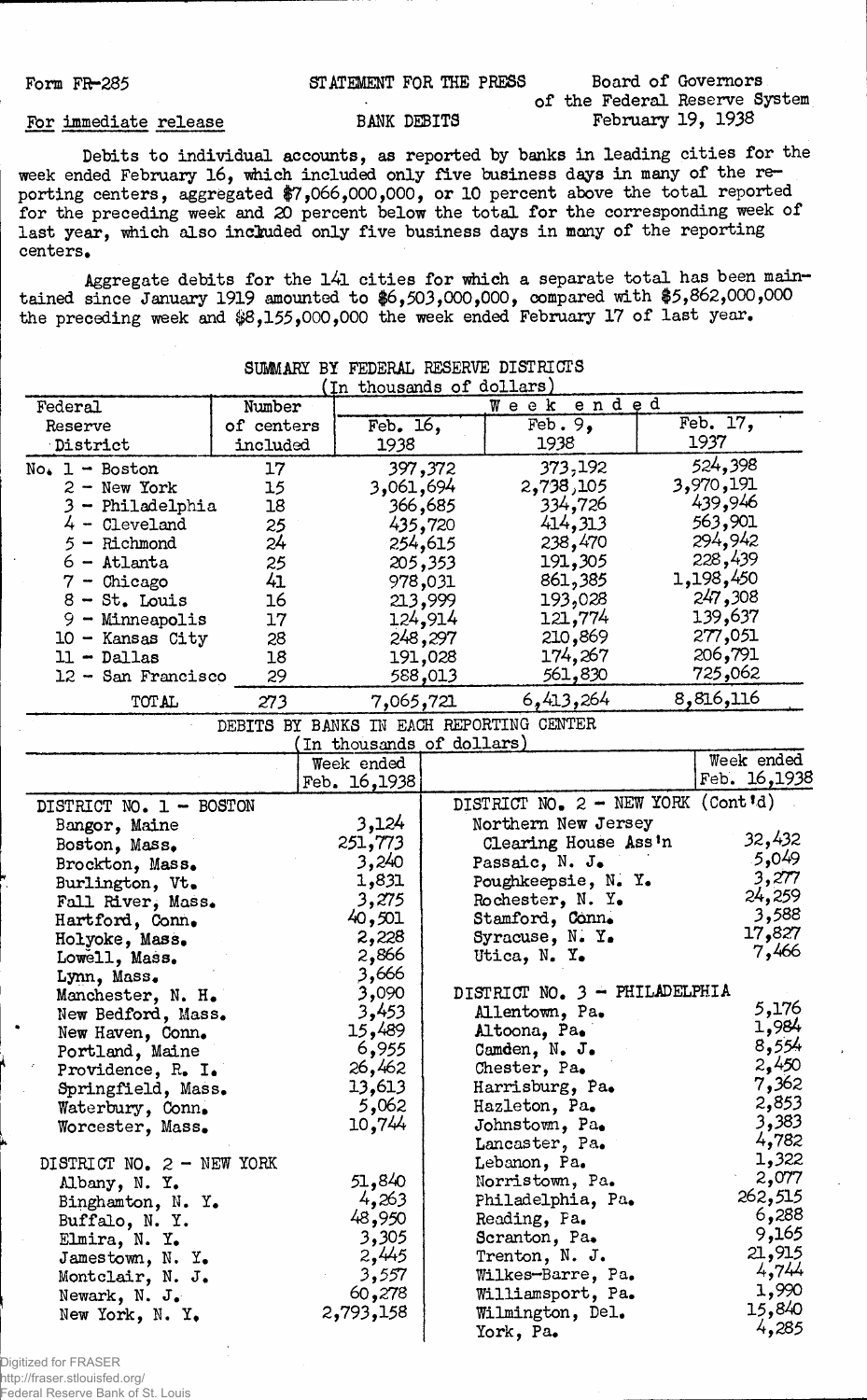## Form FR-285-a

 $\sim$ 

 $\mathcal{A}^{\pm}$ 

DEBITS BY BANKS IN EACH REPORTING CENTER (In thousands of dollars)

 $\epsilon_{\rm{B}}$ 

|                                   | Week ended     |                                            | Week ended    |
|-----------------------------------|----------------|--------------------------------------------|---------------|
|                                   | Feb. 16, 1938  |                                            | Feb. 16, 1938 |
| DISTRICT NO. 4 - CLEVELAND        |                |                                            |               |
| Akron, Ohio                       |                | DISTRICT NO. $6 - \text{ATLAVTA}$ (Cont'd) |               |
| Butler, Pa.                       | 11,570         | Elberton, Ga.                              | 231           |
| Canton, Ohio                      | 1,740          | Hattiesburg, Miss.                         | 1,066         |
| Cincinnati, Ohio                  | 6,115          | Jackson, Miss.                             | 5,422         |
|                                   | 66,640         | Jacksonville, Fla.                         |               |
| Cleveland, Ohio                   | 107,557        | Knoxville, Tenn.                           | 6,501         |
| Columbus, Ohio                    | 30,677         | Macon, Ga.                                 | 3,383         |
| Dayton, Ohio                      | 15,016         | Meridian, Miss.                            | 2,441         |
| Erie, Pa.                         | 5,215          | Miami, Fla.                                | 11,087        |
| Franklin, Pa.                     | 670            | Mobile, Ala.                               | 7,527         |
| Greensburg, Pa.                   | 1,496          | Montgomery, Ala.                           | 4,736         |
| Hamilton, Ohio                    | 2,310          | Nashville, Tenn.                           | 17,529        |
| Homesteed, Pa.                    | 641            | Newnan, Ga.                                | 376           |
| Lexington, Ky.                    | 5,246          | New Orleans, La.                           | 49,488        |
| Lima, Ohio                        | 2,586          | Pensacola, Fla.                            | 1,686         |
| Lorain, Ohio                      | 1,144          | Savannah, Ga.                              | 5,653         |
| Middletown, Ohio                  | 1,869          | Tampa, Fla.                                | 6,679         |
| Oil City, Pa.                     | 2,041          | Valdosta, Ga.                              | 809           |
| Pittsburgh, Pa.                   | 128,413        | Vicksburg, Miss.                           | 2,116         |
| Springfield, Ohio                 | 3,629          |                                            |               |
| Steubenville, Ohio                | 1,983          | DISTRICT NO. 7 - CHICAGO                   |               |
| Toledo, Ohio                      | 22,481         | Adrian, Mich.                              | - 615         |
| Warren, Ohio                      | 1,724          | Aurora, Ill.                               | 2,358         |
| Wheeling, W. Va.                  | 5,531          | Battle Creek, Mich.                        | 2,453         |
| Youngstown, Ohio                  | 7,915          | Bay City, Mich.                            | 2,186         |
| Zanesville, Ohio                  | 1,511          | Bloomington, Ill.                          | 2,360         |
|                                   |                | Cedar Rapids, Iowa                         | 4,285         |
| DISTRICT NO. 5 - RICHMOND         |                | Champaign-Urbana, Ill.                     | 2,617         |
| Asheville, N. C.                  | 2,452          | Chicago, Ill.                              | 577,298       |
| Baltimore, Md.                    | 71,753         | Clinton, Iowa                              | 1,073         |
| Charleston, S. C.                 | 3,327          | Danville, Ill.                             | 1,929         |
| Charleston, W. Va.                | 10,556         | Davenport, Iowa                            | 3,886         |
| Charlotte, N. C.                  | 12,154         | Decatur, Ill.                              | 3,154         |
| Columbia, S. C.                   | 5,930          | Des Moines, Iowa                           |               |
| Cumberland, Md.                   |                |                                            | 17,162        |
| Danville, Va.                     | 1,713<br>1,764 | Detroit, Mich.                             | 163,313       |
| Durham, N. C.                     |                | Dubuque, Iowa                              | 1,846         |
| Greensboro, N. C.                 | 5,826          | Elgin, Ill.                                | 1,682         |
| Greenville, S. C.                 | 3,830          | Flint, Mich.                               | 5,952         |
| Hagerstown, Md.                   | 4,077          | Fort Wayne, Ind.                           | 6,652         |
| Huntington, W. Va.                | 1,634          | Gary, Ind.                                 | 2,689         |
| Lynchburg, Va.                    | 3,410          | Grand Rapids, Mich.                        | 9,594         |
|                                   | 3,389          | Green Bay, Wis.                            | 2,789         |
| Newport News, Va.<br>Norfolk, Va. | 1,801          | Hanmond, Ind.                              | 1,441         |
|                                   | 9,846          | Indianapolis, Ind.                         | 36,382        |
| Portsmouth, Va.                   | 854            | Jackson, Mich.                             | 3,589         |
| Raleigh, N. C.                    | 7,063          | Kalamazoo, Mich.                           | 3,834         |
| Richmond, Va.                     | 31,477         | Lansing, Mich.                             | 4,395         |
| Roanoke, Va.                      | 5,617          | Manitowoc, Wis.                            | 1,792         |
| Spartanburg, S. C.                | 2,001          | Mason City, Iowa                           | 1,631         |
| Washington, D. C.                 | 53,470         | Milwaukee, Wis.                            | 55,433        |
| Wilmington, N. C.                 | 2,377          | Moline, Ill.                               | 1,772         |
| Winston-Salen, N. C.              | 8,294          | Muscatine, Iowa                            | 651           |
|                                   |                | Oshkosh, Wis.                              | 2,115         |
| DISTRICT NO. $6 - ATLANTA$        |                | Peoria, Ill.                               | 10,973        |
| Albany, Ga.                       | 1,103          | Rockford, Ill.                             | 5,479         |
| Atlanta, Ga.                      | 43,638         | Saginaw, Mich.                             | 4,101         |
| Augusta, Ga.                      | 3,633          | Sheboygan, Wis.                            | 3,036         |
| Birmingham, Ala.                  | 17,944         | Sioux City, Iowa                           | 7,163         |
| Brunswick, Ga.                    | 665            | South Bend, Ind.                           | 6,365         |
| Chattanooga, Tenn.                | 8,194          | Springfield, Ill.                          | 4,535         |
| Columbus, Ga.                     | 2,778          | Terre Haute, Ind.                          | 3,840         |
| Dothan, Ala.                      | 668            | Waterloo, Iowa                             | 3,611         |

Digitized for FRASER http://fraser.stlouisfed.org/ Federal Reserve Bank of St. Louis

 $\bullet$